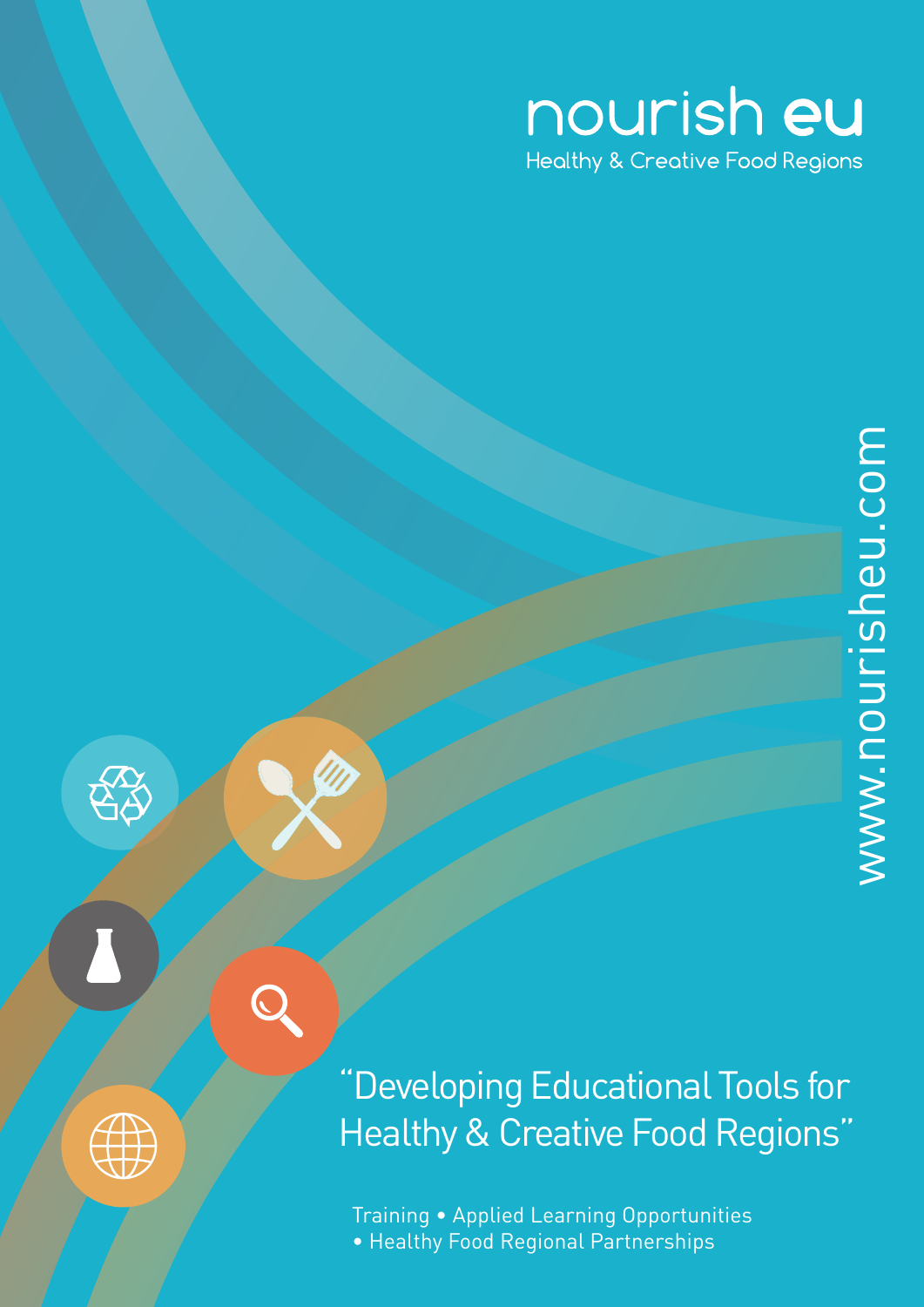"The consumption of industrially processed, energy-dense foods is constantly increasing"

## **Why focus on this topic?**

Consumer appetite for healthier foods is heightening as a result of increased emphasis on rising obesity and media profiling.

## **Our Approach and Key Activities**

#### **Nourish EU Regional Partnerships**

By developing a network of Nourish EU partnerships, we have the potential to deliver several benefits to the population and agrifood businesses at regional level. Nourish EU Partnerships convene the key players in food policy and food production on a regional level to commit to develop new approaches and key actions to assist SME food enterprises across the EU to innovate to develop healthier, affordable food and new food distribution channels.

#### **Training**

Open educational resources, focusing on teaching owners and employees how to implement greater innovation and creativity in their food business.

- Innovating New Healthy Foods for the Obesity Crisis
- Creativity in Food New Product Development ethical sourcing and eco nutrition
- How to 'lean and green' food services
- Marketing getting the healthy message out
- Distribution channels for healthy food
- Innovating for more affordable and healthy foods
- Paradox of food poverty & food waste (policy makers)
- Hungry for change toolkit for regional response

#### **Applied Learning Opportunities**

Nourish EU works closely with employers to provide industry based learning through short and practical learning placements with a healthy food and innovation theme.

#### **Nourish EU Regional Partnership Toolkit**

This is a best practice, action and resource based planning toolkit for development of regional strategic partnerships throughout Europe. It is a step by step guide to mobilising key stakeholders of regional food supply influencers, trainers & educators, food SMEs and bodies representing the unemployed and socially excluded to create an innovative Healthy Regional Food Economy.

## **Healthy Food Partnership in the Region of Craigavon, Northern Ireland/UK**

The NI/UK partnership concentrates primarily on food industry stakeholders from the private sector, ranging from micro and SME businesses to large, even multinational businesses. To ensure cross sector collaboration representatives from other enterprise agencies, local authority, food banks and VET schools take part in the partnership. They have used the Nourish EU partnership structure to explore the potential for greater cooperation and innovation between local food companies and food banks.

## **Healthy Food Partnership in the Upper Shannon Erne Region, Ireland**

"There is no single 'magic bullet' to reduce obesity

The Irish partnership has been facilitated by the strategic regional economy projectthe Upper Shannon Erne Future Economy project -USEFE - (counties Cavan, Leitrim, Longford and Roscommon) which is working to maximize the region's economic potential based on its key advantages, capacities and opportunities. Food is a priority focus in the region and Nourish EU is assisting USEFE to transform the area into an innovative, healthy and creative food region.

## **Healthy Food Partnership, Bulgaria**

In Bulgaria the three main stakeholders which influence food production include central Government, trade bodies and educational institutions. The creation of the Healthy Food partnership in Bulgaria started with bilateral meetings with well known scientists, representatives of food safety organizations and business support agencies. They have used the Nourish EU partnership structure to explore the support that healthly food producers can avail of and discuss the way forward to cater for their training needs.

## **Healthy Food Partnership, Hungary**

The Hungarian Partnership highlights the educational aspects of healthy food and involved the main stakeholders from VET and higher education of food processing. They brought the Nourish EU project to 'OMEK', the biggest agriculture and food exhibition in Central-Europe. Over 5 days they shared the key benefits of Nourish EU with some of the 2000 attendees. They used the opportunities to run Nourish EU project presentations and an intense but very effective set of strategic partnership meetings.

## **Our Goal**

The Nourish EU project (Developing Educational Tools for Healthy and Creative Food Regions) is an Erasmus+ funded project to support Healthy & Creative Food Regions in Northern Ireland/UK, Ireland, Bulgaria and Hungary.

Through setting up four local Strategic Partnerships, we are working to encourage food SMEs to innovate / orchestrate change in the development, production and marketing of 'healthier food'. This responds to market opportunities arising from two closely-related challenges facing the EU - obesity and food poverty.

## **Four Strategic Healthy Food Regional Partnerships have been formed in:**

 $\bigcirc$ 

mini

"Effective strategies to reduce obesity are likely to incorporate many small changes implemented over a long time period by many stakeholders"

"Major obstacles food SME's face are lack of finance, human resources and new technologies"